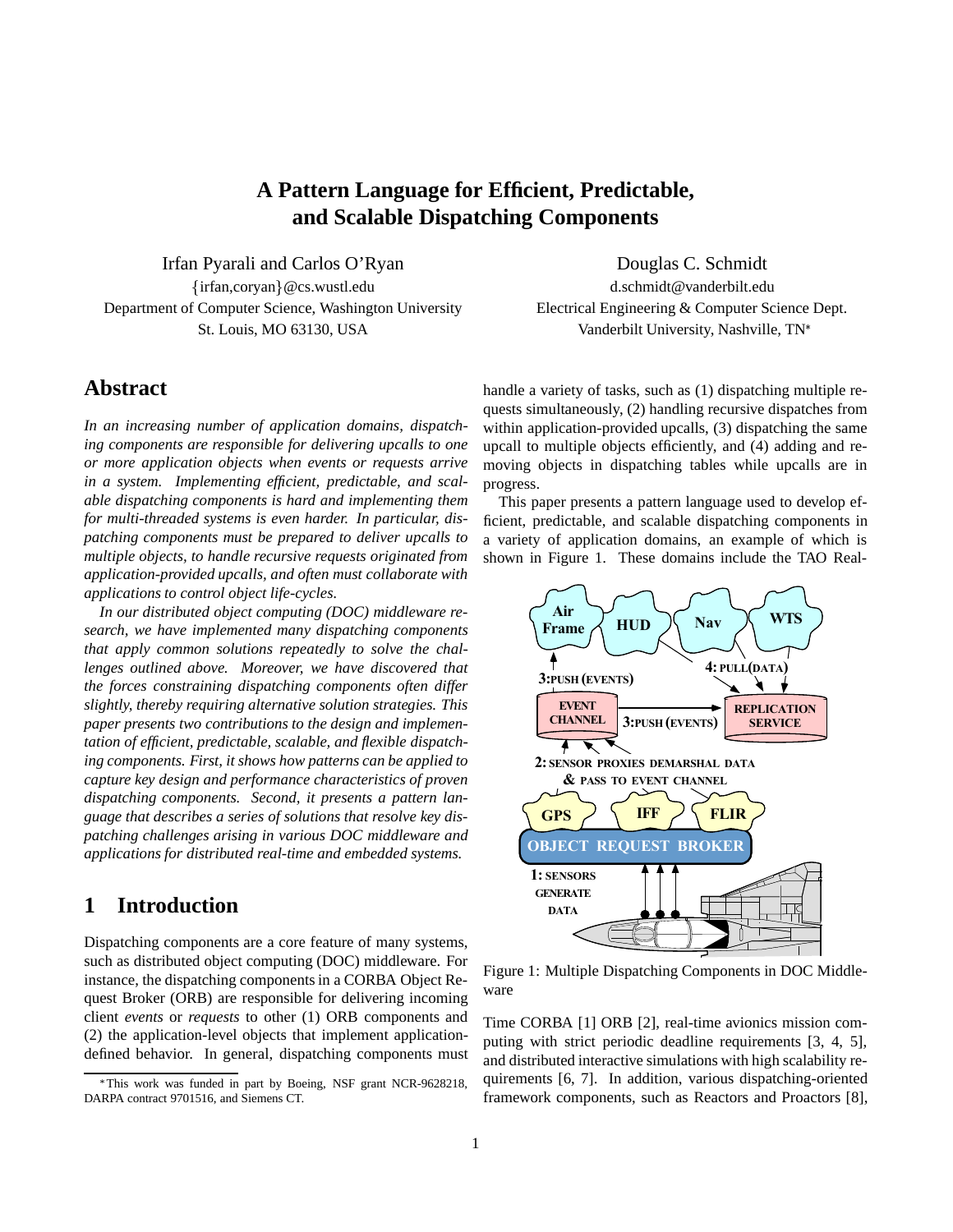Observers [9], and Model-View-Controllers [10] are implemented using these patterns.

The remainder of this paper is organized as follows: Section 2 describes the context in which dispatching components are used and identifies common requirements for several typical use cases; Section 3 presents the pattern language used to implement efficient, predictable, scalable, and flexible dispatching components for both single and multiple targets; and Section 4 presents concluding remarks.

# **2 An Overview of Dispatching Components and Pattern Languages**

This section summarizes the functionality and requirements of two common use cases that illustrate the challenges associated with developing dispatching components. The first example is the Object Adapter [11] component in a standard CORBA [12] ORB. The second example is a event channel in a standard CORBA Event Service [13] or Notification Service [14].

**Object Adapter dispatching components.** The core responsibilities of a CORBA Object Adapter include (1) generating identifiers for objects that are exported to clients and (2) mapping subsequent client requests to the appropriate object implementations, which CORBA calls *servants*. Figure 2 illustrates the general structure and interactions of a CORBA Object Adapter.



Figure 2: Object Adapter Structure and Interactions

In addition to its core responsibilities, a CORBA Object Adapter must handle the following situations correctly, robustly, and efficiently:

 **Non-existent objects.** Clients may invoke requests on "stale" identifiers, *i.e.*, on objects that have been deactivated from the Object Adapter. In this case, the Object Adapter should not use the stale object because it may have been deleted by the application. Instead, it must propagate an appropriate exception back to the client.

 **Unusual object activation/deactivation use cases.** Object Adapters are responsible for activating and deactivating objects on-demand. Moreover, server application objects can activate or deactivate other objects in response to client requests. An object can even deactivate itself while in its own upcall, *e.g.*, if the request is a "shut yourself down" message.

 **Multi-threading hazards.** Implementing an Object Adapter that works correctly and efficiently in a multithreaded environment is hard. For instance, there are many opportunities for deadlock, unduly reduced concurrency, and priority inversion that may arise from recursive calls to an Object Adapter while it is dispatching requests. Likewise, excessive synchronization overhead may arise from locking performed on a dispatching table.

**Event channel dispatching components.** The CORBA Event and Notification Services define participants that provide a more asynchronous and decoupled type of communication service that alleviates some restrictions [15] with the standard synchronous CORBA ORB operation invocation models. As shown in Figure 3 *suppliers* generate events and *consumers*



Figure 3: Participants in the COS Event and Notivation Service Architecture

process events received from suppliers. This figure also illustrates the *event channel*, which is a mediator [9] that dispatches events to consumers on behalf of suppliers. By using an event channel, a supplier can deliver events to one or more consumers without requiring any of these participants to know about each other explicitly.

To perform its core responsibilities, a CORBA event channel must address the following aspects:

 **Dynamic consumer subscriptions.** A robust implementation of an event channel must support the addition of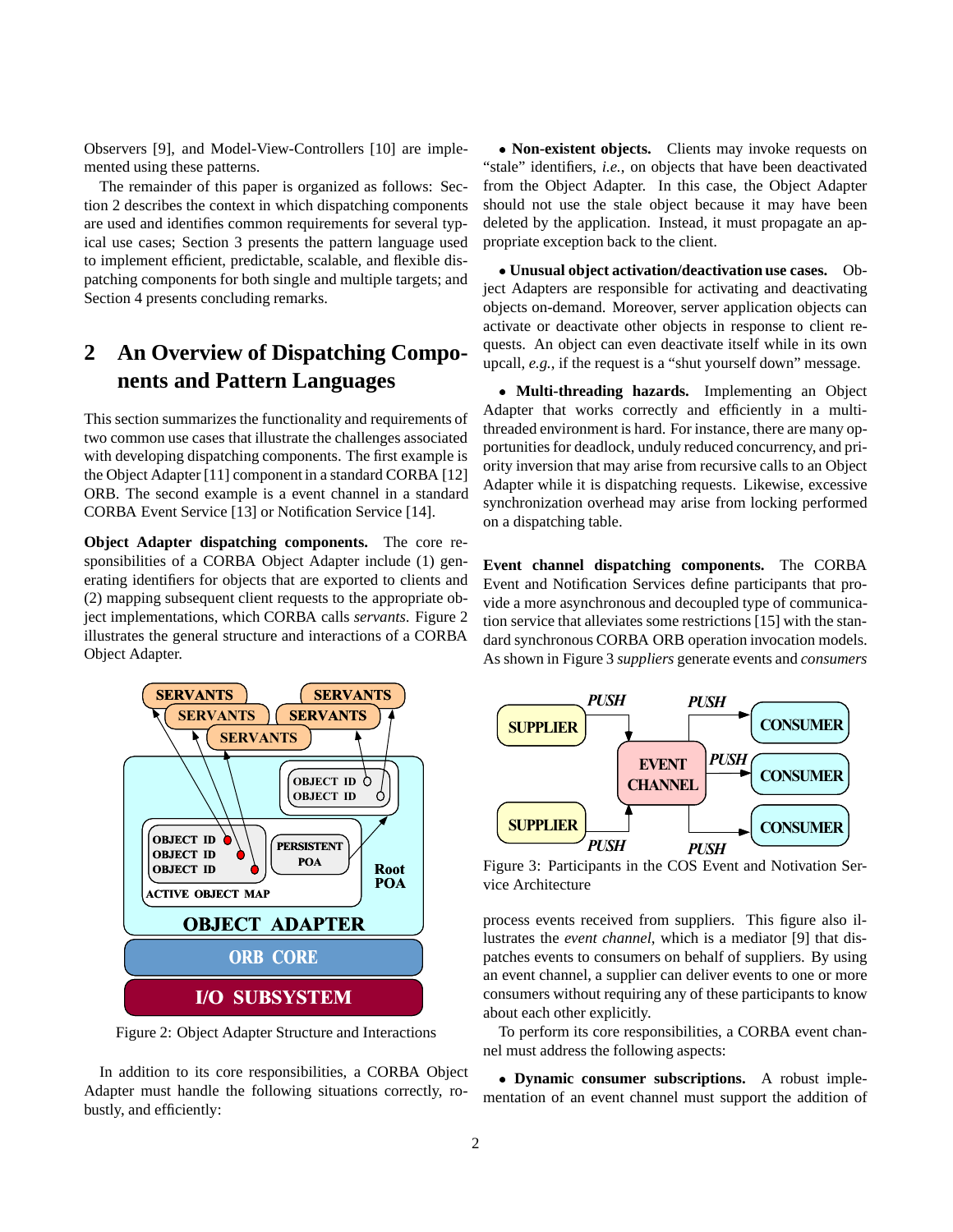new consumers while dispatching is in progress. Likewise, it must support the removal of existing consumers before all active dispatching operations complete. In multi-threaded environments, it is possible for multiple threads (potentially running at different priorities) to iterate over the dispatching table concurrently. Some consumers may trigger further updates, which also must be handled properly and efficiently.

Naive implementations, such as copying the complete set of consumers before starting the iteration, may fail if one consumer is destroyed as a side-effect of the upcall on another consumer. In multi-threaded implementations, this problem is exacerbated because separate threads may remove and destroy consumers in the table concurrently.

 **Variable dispatching times.** Dispatching events requires an event channel to iterate over its set of consumers. However, iterators make it even harder to provide predictable implementations because the number of consumers may vary. Some type of synchronization is therefore required during the dispatching process.

Implementations of the Observer pattern [9] must also contend with problems similar to those faced in the CORBA Event Service. The Observer pattern propagates updates emanating from one or more suppliers to multiple consumers, *i.e.*, observers. An implementation of this pattern must iterate over the set of consumers and disseminate the update to each one of them. As with the event channel, subscriptions may change dynamically while updates are being dispatched.

Historically, a variety of *ad hoc* strategies have emerged to address the dispatching challenges outlined above. No one strategy is optimal for all application domains or use cases, however. For instance, real-time implementations may impose too much overhead for high-performance, "best-effort" systems. Likewise, implementations tailored for multi-threading may impose excessive locking overhead for single-threaded reactive systems. In addition, strategies that support recursive access can incur excessive overhead if all upcalls are dispatched to separate threads or remote servers. Thus, what is required are strategies and methodologies that systematically capture the range of possible solutions that arise in the design space of dispatching components. One family of these strategies is described in the Section 3.

# **3 A Pattern Language for Dispatching Components**

Certain patterns, such as Strategized Locking [8] or Strategy [9] address some of the challenges associated with developing efficient, predictable, scalable, and flexible dispatching components. In other cases, however, the relationships and collaborations between dispatching components require more specialized solutions. Moreover, as noted in Section 2, no single pattern or strategy alone resolves all the forces faced by developers of complex dispatching components. Therefore, this section presents *patterns* that addresses the challenges for dispatching components outlined in Section 2.

A pattern is a recurring solution to a standard problem within a particular context [9]. When related patterns are woven together they form a "language" [16] that provides a process for the orderly resolution of software development problems. Pattern languages are not formal languages or programming languages, but rather a collection of interrelated patterns that provide a vocabulary for solving particular problems [10]. Both patterns and pattern languages help developers communicate architectural knowledge, help developers learn a new design paradigm or architectural style, and help new developers avoid traps and pitfalls that have traditionally been learned only by costly experience.

Each pattern in our dispatching mechanism pattern language resolves a particular set of forces, with varying consequences on performance, functionality, and flexibility. In general, simpler solutions result in better performance, but do not resolve all the forces that more complex dispatching components can handle. Application developers should not disregard simpler patterns, however. Instead, they should apply the patterns that are most appropriate for the problem at hand, balancing the need to support advanced features with the performance and flexibility requirements of their applications.

### **3.1 Dispatching to a Single Object**

This subsection focuses on patterns for components where events or requests are dispatched to a single target object. Section 3.2 then describes patterns that are suitable for dispatching to multiple objects. The initial patterns are relatively straightforward and are intended for less complex systems. The latter patterns are more intricate and address more complex requirements for efficiency, predictability, scalability, and flexibility.

#### **3.1.1 Serialized Dispatching**

**Context.** Dispatching components are vital in DOC middleware and applications. They typically contain a collection of target objects that reside in one or more dispatching tables. These tables are used to select appropriate objects based upon identifiers contained in incoming requests. For example, as outlined in Section 2, the CORBA architecture [12] defines an Object Adapter [11] that (1) maps client requests to objects supplied by server applications and (2) helps dispatch operations on server objects.

**Problem.** Multi-threaded applications must serialize access to their dispatching table to prevent data corruption.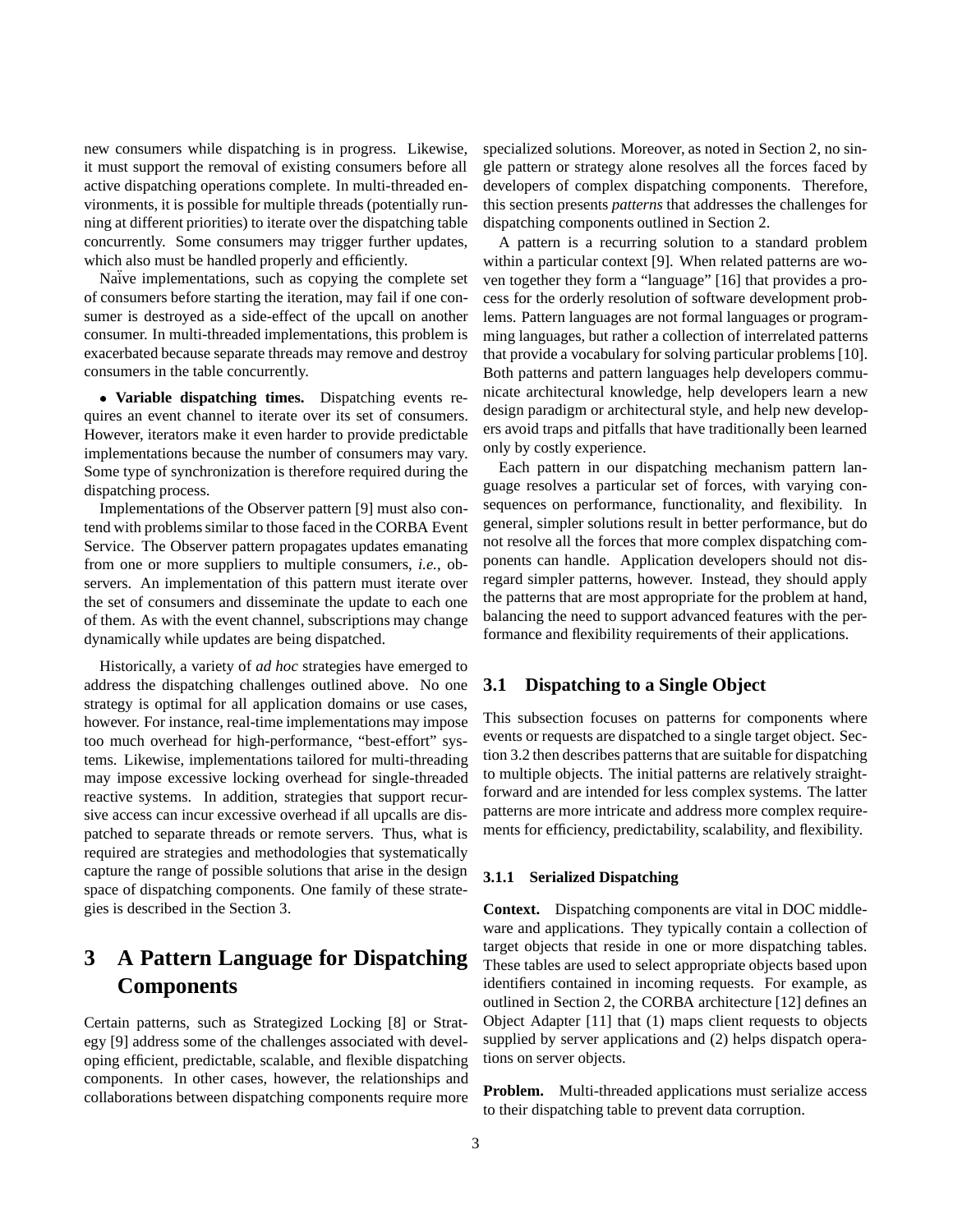**Forces.** Serialization mechanisms, such as mutexes or semaphores, should be used carefully to avoid excessive locking, priority inversion, and non-determinism. Distributed realtime and embedded systems can maximize parallelism by minimizing serialization. However, application correctness cannot be sacrificed to improve performance, *e.g.*, a multi-threaded application should be able to add and remove objects registered with the dispatching table efficiently during run-time without corrupting the dispatching table.

**Solution.** Serialize dispatching of requests by using the Monitor Object pattern [8] where a single monitor lock serializes access to the entire dispatching table, as shown in Figure 4. The monitor lock is held both while (1) searching the



Figure 4: Serialized Dispatching with a Monitor Lock

table to locate the object and (2) dispatching the appropriate operation call on the application-provided code. In addition, the same monitor lock is used when inserting and removing entries from the table.

**Consequences.** A regular monitor lock is sufficient to achieve the level of serialization necessary for this dispatching component. Serialization overhead is minimal since only one set of acquire/release calls are made on the lock during an upcall. Thus, this design is appropriate when there is little or no contention for the dispatching table or when upcalls to application code are short-lived.

A simple protocol can control the life-cycle of objects registered with the dispatching component. For instance, an object cannot be destroyed while it is still registered in the dispatching table. Since the table's monitor lock is used both for dispatching and modifying the table, other threads cannot delete an object that is in the midst of being dispatched.

Note, however, that this pattern may be inadequate for systems with stringent real-time requirements. In particular, the monitor lock is held during the execution of application code, which makes it hard for the dispatching component to predict how long it will take to release the monitor lock. Likewise, this pattern does not work well when there is significant contention for the dispatching table. For instance, if two requests arrive simultaneously for different target objects in the same

dispatching table, only one of them can be dispatched at a time.

#### **3.1.2 Serialized Dispatching with a Recursive Mutex**

**Context.** Assume the dispatching component outlined in Section 3.1.1 is being implemented in multi-threaded applications.

**Problem.** Monitor locks are not recursive on many OS platforms. When using non-recursive locks, attempts to query or modify the dispatch table while holding the lock will cause deadlock. Thus application code cannot query or modify the dispatch table since it is called while the lock is held.

**Forces.** A monitor lock cannot be released before dispatching the application upcall because another thread could remove and destroy the object while it is still being dispatched.

**Solution.** Serialize dispatching of requests by using a *recursive* monitor lock [17]. A recursive lock allows the calling thread to re-acquire the lock if that thread already owns it. The structure of this solution is identical to the one shown in Figure 4, except that a recursive monitor lock is used in lieu of a non-recursive lock.

**Consequences.** As before, the monitor lock serializes concurrent access to avoid corruption of the dispatching table. Unlike the Serialized Dispatching pattern outlined in Section 3.1.1, however, application upcalls can modify the dispatching table or dispatch new upcalls.

Unfortunately, this solution does not resolve the concurrency and predictability problems since the monitor is held through the upcall. In particular, it is (1) still hard for the dispatching component to predict how long the monitor lock must be handle and (2) the component does not allow multiple requests to be dispatched simultaneously. Moreover, recursive monitor locks are usually more expensive than their non-recursive counterparts [18].

#### **3.1.3 Dispatching with a Readers/Writer Lock**

**Context.** In complex DOC middleware and applications, events and requests often occur simultaneously. Unless application upcalls are sharing resources that must be serialized, these operations should be dispatched and executed concurrently. Even if hardware support is not available for parallel execution, it may be possible to execute events and requests concurrently by overlapping CPU-intensive operations with I/O-intensive operations.

**Problem.** Serialized Dispatching patterns are inefficient for implementing concurrent dispatching upcalls since they do not distinguish between read and write operations, and thus serialize all operations on the dispatching table.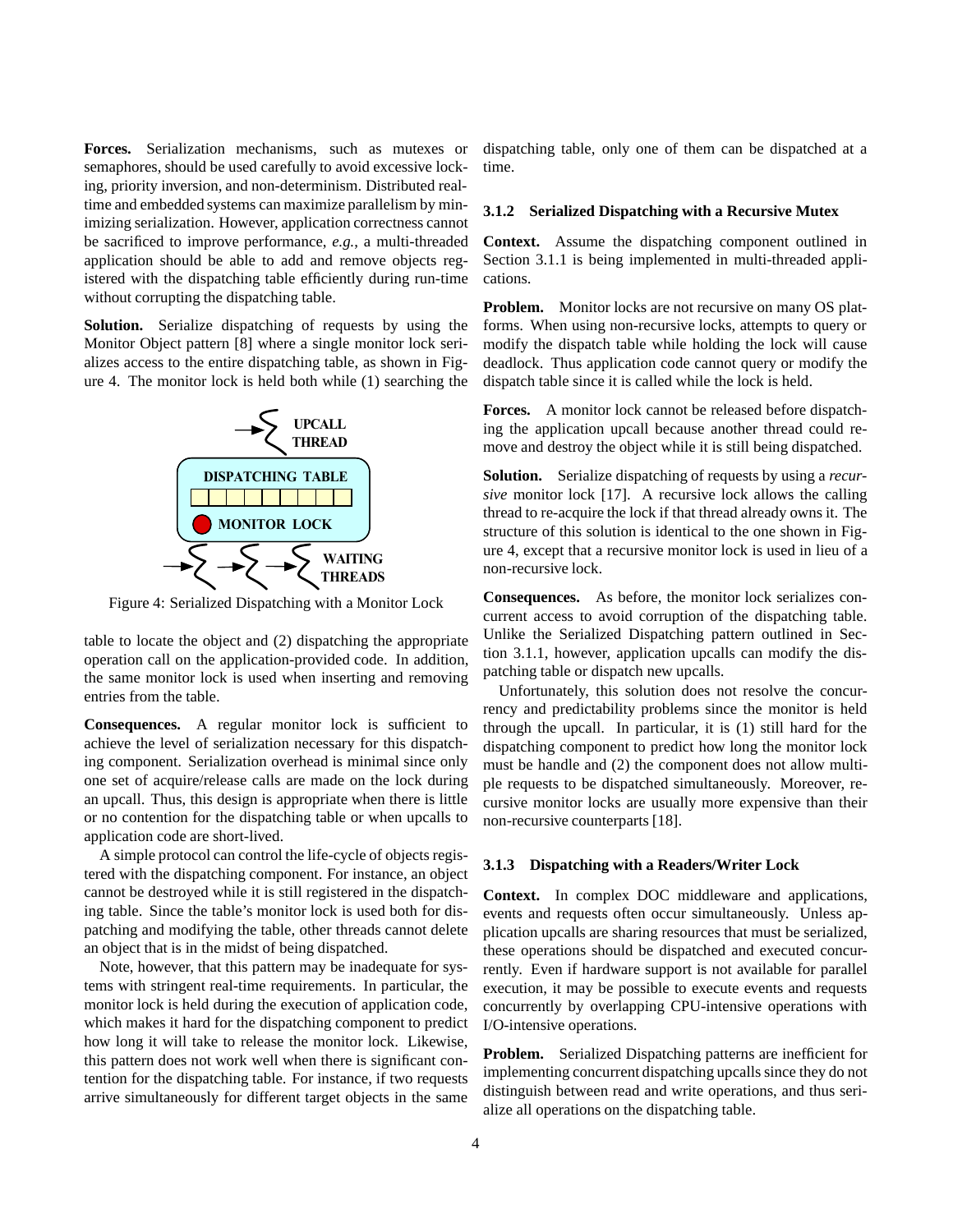**Forces.** Although dispatching table modifications typically require exclusive access, dispatching operations do not modify the table. However, the dispatching component must ensure that the table is not modified while a thread is performing a lookup operation on it.

**Solution.** Use a readers/writer lock to serialize access to the dispatching table. The critical path, *i.e.*, looking up the target object and invoking an operation on it, does not modify the table. Therefore, a read lock will suffice for this path. Operations that modify the dispatching table, such as adding or removing objects from it, require exclusive access, however. Therefore, a write lock is required for these operations. Figure 5 illustrates the structure of this solution, where multiple reader threads can dispatch operations concurrently, whereas writer threads are serialized.



Figure 5: Dispatching with a Readers/Writer Lock

**Consequences.** Readers/writer locks allow multiple readers to access a shared resource simultaneously, while only allowing one writer to access the shared resource at a time. Thus, the solution described above allows multiple concurrent dispatch calls.

Some DOC middleware executes the upcall in a separate thread in the same process or on a remote object. Other middleware executes the upcall in the same thread after releasing the read lock. Thus, this readers/writer locking pattern [17] can be applied to such systems without any risk of deadlocks. However, this solution is not applicable to systems that execute an upcall while holding the read lock. In that case, changing the table from within an upcall would require upgrading the readers/writer lock from a read lock to a write lock. Unfortunately, standard readers/writer lock implementations, such as Solaris/UI threads, do not support upgradable locks. Even when this support exists, lock upgrades will not succeed if multiple threads require simultaneous upgrades.

Note that applications using readers/writer locks become responsible for providing appropriate serialization of their data structures since they cannot rely on the dispatching component itself to serialize upcalls. As with recursive locks, the serialization overhead of readers/writer locks may be higher compared to regular locks [18] when little or no contention occurs on the dispatching table.

Implementors of this pattern must analyze their dispatching component carefully to identify operations that require only a read lock versus those that require a write lock. For example, the CORBA Object Adapter supports activation of objects within upcalls. Thus, when a dispatch lookup is initiated, the Object Adapter cannot be certain whether the upcall will modify the dispatching table. Note that acquiring a write lock *a priori* is self-defeating since it may impede concurrent access to the table unnecessarily.

Finally, this solution does not resolve the predictability problem. In particular, unbounded priority inversion may occur when high-priority writer threads are suspended waiting for low-priority reader threads to complete dispatching upcalls.

#### **3.1.4 Reference Counting During Dispatch**

**Context.** As before, a multi-threaded system is using the dispatching component. However, assume the system has stringent QoS requirements that demand predictable and efficient behavior from the dispatching component.

**Problem.** To be predictable, the system must eliminate all unbounded priority inversions. In addition, system effiency should be maximized by reducing bounded priority inversions.

**Forces.** During an upcall, an application can invoke operations that modify the dispatching table. In addition, the dispatching component must be efficient and scalable, maximizing concurrency whenever possible.

**Solution.** Reference count the entries of the dispatching table during dispatch by using a single lock to serialize (1) changes to the referenced count and (2) modifications to the table. As shown in Figure 6, the lock is acquired during the



Figure 6: Dispatching with a Reference Counted Table Entries

upcall, the appropriate entry is located, its reference count increased, and the lock is released before performing the ap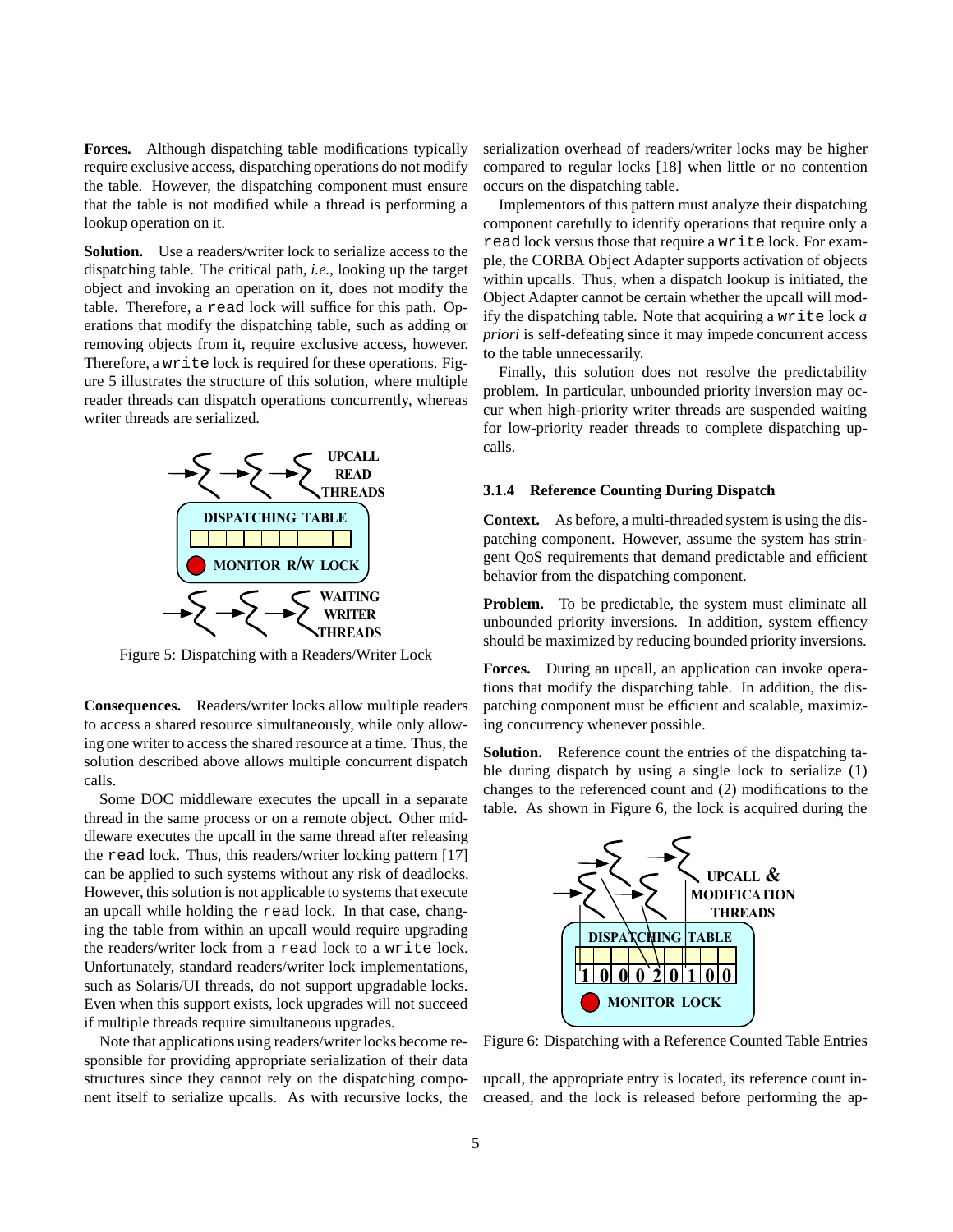plication upcall. Once the upcall completes, the lock is reacquired, the reference count on the entry is decremented, and the lock is released.

As long as the reference count on the entry remains greater than zero, the entry is not removed and the corresponding object is not destroyed. Concurrency hazards are avoided, therefore, because the reference count is always greater than zero while a thread is processing an upcall for that entry. If an object is "logically" removed from the dispatching table, its entry is not "physically" removed immediately since outstanding upcalls may still be pending. Instead, the thread that brings the reference count to zero is responsible for deleting this "partially" removed entry from the table.

In programming languages, such as  $C$  and  $C_{++}$ , that lack built-in garbage collection, the dispatching table must collaborate with the application to control the objects' life-cycle. In this case, objects are usually reference counted<sup>1</sup>. For example, the reference count is usually incremented when the object is registered with the dispatching table and decremented when the object is removed from the dispatching table.

**Consequences.** This pattern supports multiple simultaneous upcalls since the lock is not held during the upcall. For the same reason, this model also supports recursive calls . An important benefit of this pattern is that the level of priority inversion does not depend on the duration of the upcall. In fact, priority inversion can be calculated as a function of the time needed to search the dispatching table. Our previous research [19] has shown that very low and bounded search times can be achieved using techniques like active demultiplexing and perfect hashing. Implementations that use these techniques in conjunction with the serialization pattern described here can achieve predictable dispatching with bounded priority inversions.

A disadvantage of this pattern, however, is that it acquires and releases the lock *twice* per upcall. In practice, this usually does not exceed the cost of a single recursive monitor lock or a single readers/writer monitor lock [18]. This solution does, however, warrant extra care in the following special circumstances:

- *Accessing "logically deleted" objects* A new request arrives for an object that has been logically, but not physically removed from the dispatching table. Additional state can be used to record that this object has been removed and should therefore receive no new requests.
- *Activating "partially removed" objects* An implementation must handle the case where an object has been partially removed (as described above) and a client application requests a new object to be inserted for the same

identifier as the partially removed object. Typically, the new insertion must block until upcalls on the old object complete and the old object is physically removed from the dispatching table.

Table 1 summaries the different patterns for dispatching to a single object and compares their relative strengths and weaknesses.

| Pattern                   | <b>Times lock</b><br>acquired | <b>Nested</b><br>upcalls | <b>Priority</b><br><b>Inversion</b> | Appropriate<br>when                                  |
|---------------------------|-------------------------------|--------------------------|-------------------------------------|------------------------------------------------------|
| Serialized<br>dispatching |                               | N <sub>0</sub>           | Unbounded                           | Little or<br>no contention<br>Short-lived<br>upcalls |
| Recursive<br>mutex        |                               | Yes                      | Unbounded                           | Same as above                                        |
| Readers /<br>Writer lock  |                               | Limited                  | Unbounded                           | Concurrent<br>upcalls                                |
| Reference<br>counting     | $\mathfrak{D}$                | Yes                      | <b>Bounded</b>                      | Predictable<br>behavior                              |

Table 1: Summary of Dispatching to Single Object

### **3.2 Dispatching to Multiple Objects**

This section focuses on patterns for dispatching components where events or requests are delivered to multiple target objects. Sending the same event to multiple target objects adds another level of complexity to dispatching component implementations. For instance, an implementation may need to iterate over the collection of potential targets and invoke upcalls on a subset of the objects in the dispatching table.

In many use cases, modifications to the collection invalidate any iterators for that collection [20], even for single-threaded configurations. In general, an implementation must ensure that no modifications are performed while a thread is iterating over the dispatching table. For distributed real-tim and embedded systems, moreover, simple serialization components, such as conventional mutexes, can result in unbounded priority inversion if higher priority threads wait for lower priority threads to finish iterating.

Interestingly, the most sophisticated pattern for dispatching to a single target object (which was presented in Section 3.1.4) is not suitable for dispatching to multiple targets. In particular, its lock would have to be acquired for the entire iteration and upcall cycle, thereby worsening priority inversion problems. If the lock was released, it could lead to an inconsistent view of the dispatching table. Below, we present a successive series of patterns that address these problems.

<sup>&</sup>lt;sup>1</sup>Note that this reference count is different from the per-entry reference count described above.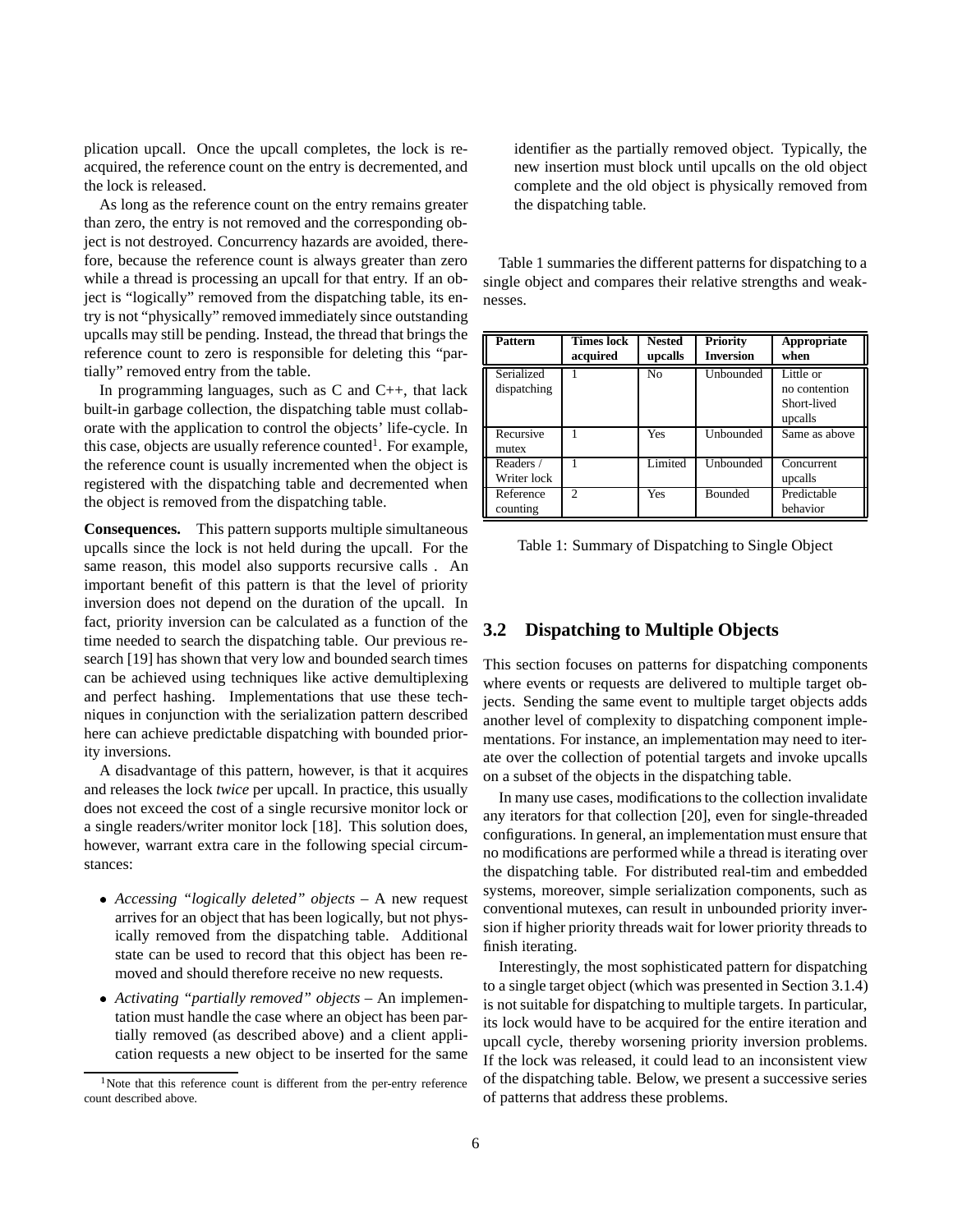#### **3.2.1 Copy-then-Dispatch**

**Context.** An event or request must be dispatched to multiple objects concurrently.

**Problem.** The challenge is how to optimize throughput while minimizing contention and serialization overhead.

**Forces.** Modifications to the dispatching table are common during the dispatch loop. The dispatching table does not provide robust iterators [20] or the iterators are not thread-safe. There are no stringent real-time requirements.

**Solution.** Make a copy of the entire dispatching table before initiating the iteration, as shown in Figure 7. Although some



Figure 7: Copy-then-Dispatch

serialization mechanism must be used during the copy, its cost is relatively low since it is outside the critical path. As an optimization, the dispatching component can acquire the lock, copy only the target objects that are interested in the event, and then release the lock. At this point, the dispatching component iterates over the smaller set of interested target objects and dispatches upcalls.

To apply this pattern, applications must collaborate with the dispatching component to control object life-cycle. For example, an object cannot be destroyed simply because it was removed successfully from the dispatching table. Other threads may still be dispatching events on an older copy of the dispatching table, and thus still have a reference to the object. Therefore, objects in the dispatching table copy must be marked "in use" until all dispatching loops using it complete.

**Consequences.** This pattern allows multiple events or requests to be dispatched concurrently. In addition, it permits recursive operations from within application upcalls that can modify the dispatching table, either by inserting or removing objects.

However, making copies of the dispatching table does not scale well, when (1) the table is large, (2) memory allocation is expensive, or (3) object life-cycle management is costly. In this case, other patterns, such as the Thread-Specific Storage [8] that eliminates locking overhead, can be used to minimize these costs, thereby making the Copy-then-Dispatch pattern applicable for systems that have small dispatching tables.

#### **3.2.2 Copy-On-Demand**

**Context.** As in Section 3.2.1, an event or request must be dispatched to multiple objects concurrently.

**Problem.** Making copies of the dispatching table is expensive and non-scalable.

**Forces.** Changes to the dispatching table are infrequent. The dispatching table does not provide robust iterators [20] or the iterators are not thread-safe. In addition, there are no stringent real-time requirements.

**Solution.** Copy the table on-demand, as shown in Figure 8. When starting an iteration, a counter flag is incremented to in-



Figure 8: Copy-On-Demand

dicate that a thread is using the table. If a thread wishes to modify the table it must *atomically* (1) make a copy of the dispatching table, (2) make the modification on the copy, and (3) replace the reference to the old table with a reference to the new one. When the last thread using the original dispatching table finishes its iteration, the table must be deallocated. In programming languages that lack garbage collection, a simple reference count can be used to accomplish this memory allocation strategy.

**Consequences.** Since the solution does not copy the dispatching table when initiating the dispatch loop, the Copy-On-Demand pattern improves the dispatch latency when compared to Copy-then-Dispatch pattern described in Section 3.2.1. Note that locks are not held while executing the upcalls. Thus, an application upcall can invoke recursive operations without risking deadlock.

One downside with this pattern is that it acquires the lock at least twice. The first acquisition occurs when the table state is updated to indicate the start of an iteration. The second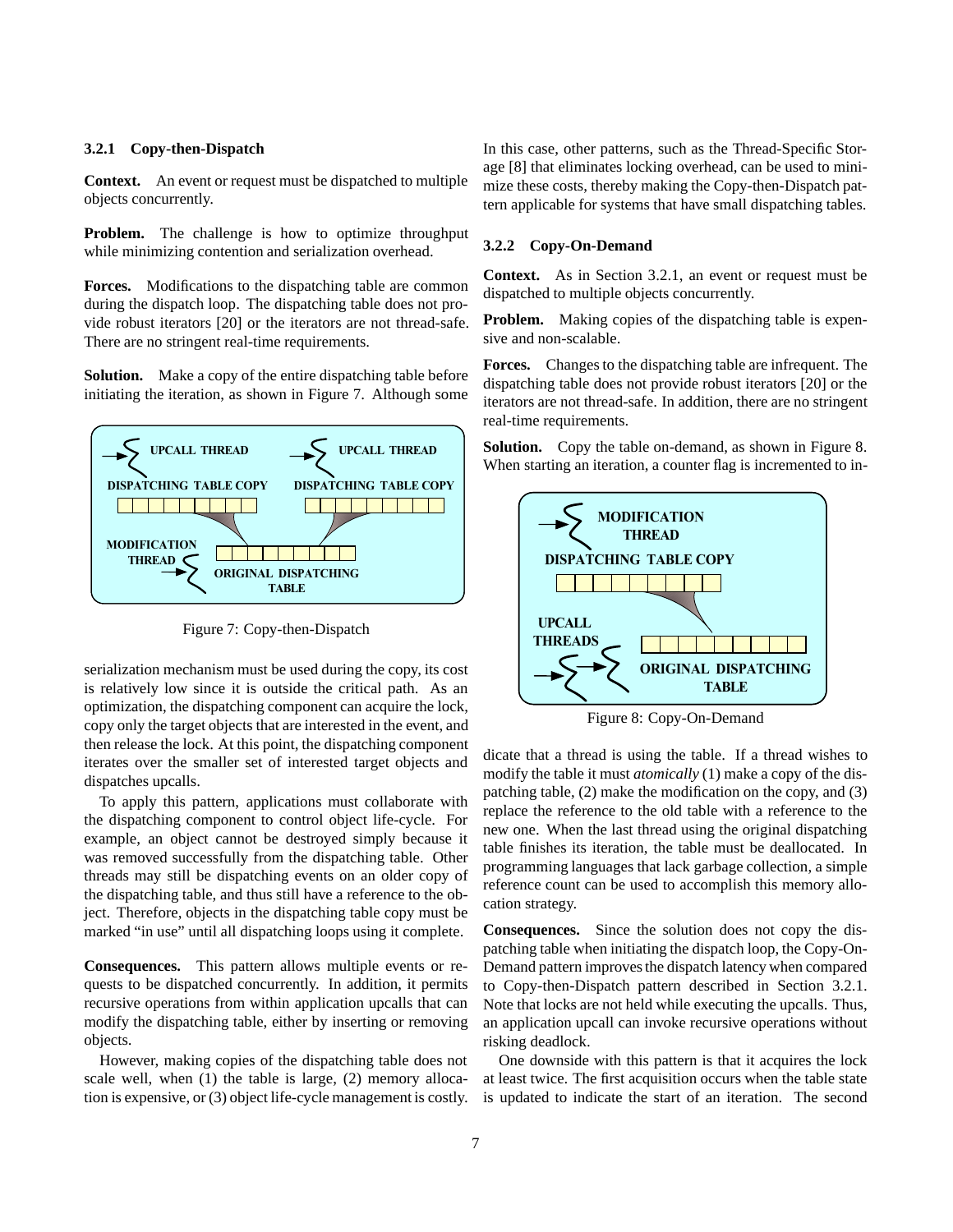acquisition indicates the end of the same iteration. Thus, when there is little or no contention, this solution is slightly more expensive than simply holding a lock over the entire dispatch loop.

Moreover, when threads contend to initiate a dispatch iteration, some priority inversion may occur. Since the lock is held for a short and fixed period of time, however, the priority inversion is bounded. In contrast, when a thread makes changes to the dispatching table, the amount of time for which it holds the lock depends on the size of the table, which may result in longer priority inversions. Thus, this pattern may be unsuitable for distributed real-time and embedded systems with stringent timing requirements.

#### **3.2.3 Asynchronous-Change Commands**

**Context.** An application with stringent real-time requirements where events or requests must be dispatched to multiple objects concurrently.

**Problem.** Modifications to the dispatching table must be serialized. However, the amount of time locks are held must be bounded to minimize priority inversions.

**Forces.** Upcalls are executed in the same thread that dispatches the event. The application can add and remove objects from the dispatching table dynamically.

**Solution.** Postpone changes to the dispatching table while threads are dispatching upcalls. Before iterating over the dispatching table, the dispatching thread atomically increments a counter that indicates the number of threads iterating over the dispatching table currently. When an iteration completes, it decrements the counter atomically. If a change is requested while the dispatching table is "busy," the request is converted into a Command Object [9], as shown in Figure 9, and queued



Figure 9: Asynchronous-Change Commands

to be executed when the dispatching table becomes "idle," *i.e.*, when no more dispatching threads are iterating over the table.

**Consequences.** Queueing a change to the dispatching table requires a bounded amount of time, thus preventing unbounded priority inversions. For similar reasons, this solution does not deadlock when upcalls request modifications since they are simply queued.

There is, however, a more subtle priority inversion in this Asynchronous-Change Command pattern implementation. A high-priority thread can request a modification, but the modification will not occur until the potentially lower priority threads have finished dispatching events. In many systems this is an acceptable tradeoff since priority inversions must be avoided in the critical path, *i.e.*, the dispatching path.

In addition, it is hard to ascertain when requested modifications actually occur because they execute asynchronously. Likewise, it is hard to report errors when executing change requests because the thread requesting the change does not wait for operations to complete.

| <b>Pattern</b>           | <b>Times lock</b><br>acquired | <b>Nested</b><br>upcalls | <b>Priority</b><br><b>Inversion</b> | Appropriate<br>when         |
|--------------------------|-------------------------------|--------------------------|-------------------------------------|-----------------------------|
| Copy-then<br>Dispatch    |                               | Yes                      | Unbounded                           | Small dispatch<br>table     |
| $Copy-on$<br>Demand      | $\overline{2}$                | Yes                      | Unbounded                           | Rare table<br>modifications |
| Asynchronous-<br>Changes | $\overline{c}$                | Yes                      | <b>Bounded</b>                      | Predictable<br>behavior     |

Table 2 summaries the different patterns for dispatching to multiple objects and compares their relative strengths and weaknesses.

Table 2: Summary of Dispatching to Single Object

## **4 Concluding Remarks**

This paper describes a pattern language for developing and selecting appropriate solutions to common problems encountered when developing efficient, scalable, predictable, and flexible dispatching components. This pattern language is part of ongoing efforts [10, 8, 21, 22] to develop a handbook of patterns for developing DOC middleware for distributed real-time and embedded (DRE) systems. Patterns help middleware researchers and developers reuse successful strategies and practices. Moreover, they help developers communicate and reason more effectively about what they do and why they use particular designs and implementations. In addition, patterns are a step towards an engineering handbook for DOC middleware.

The pattern language presented in this paper has been applied to the TAO real-time ORB [2] on a range of DRE systems, including the Boeing Bold Stroke avionics mission computing system [15, 23, 24, 4, 5], and the SAIC Run Time Infrastructure (RTI) implementation [6, 7] for the Defense Modeling and Simulation Organization's (DMSO) High Level Architecture (HLA) [25]. The source code and documentation for the TAO ORB and its Event